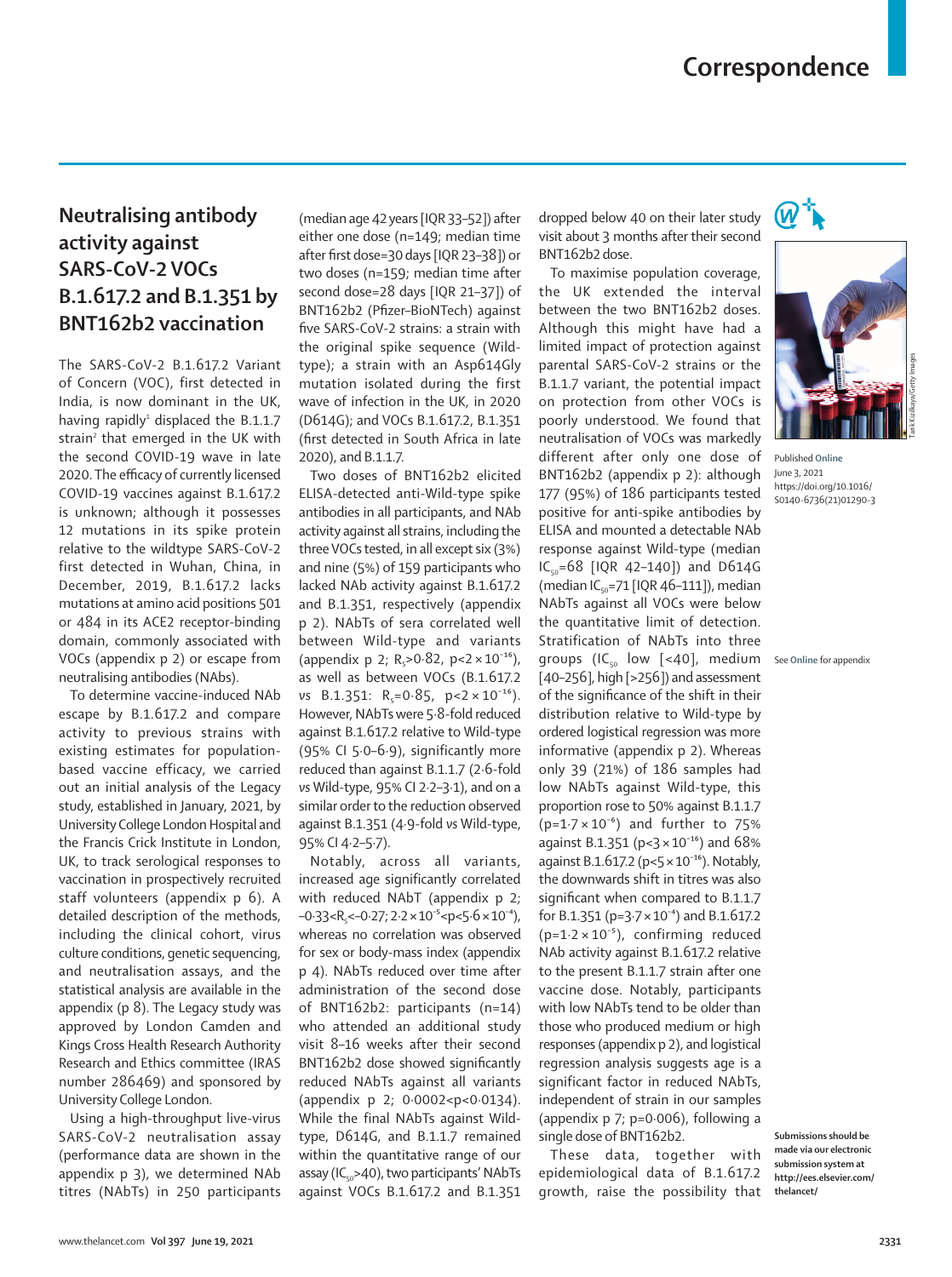this VOC presents a dual challenge of reduced vaccine efficacy akin to the B.1.351 VOC, and increased transmissibility beyond the B.1.1.7 VOC. The impact of such a change is challenging to predict: it remains difficult to assess precisely to what extent the reduction in NAbTs we observe will impact vaccine efficacy and increase disease severity in a vaccinated population, especially given the multiple factors that contribute to this process, such as long-lived humoral immunity.<sup>3</sup>

For **data and R code on GitHub** see https://github.com/davidlvb/ Crick-UCLH-Legacy-VOCs-2021-05

Nevertheless, a recent analysis of available NAb and vaccine efficacy data4 has attempted to establish correlates of protection against earlier strains of SARS-CoV-2 and, in the context of this model, our data suggest that most participants that received two doses of BNT162b2 would be protected against B.1.617.2 infection and associated disease—consistent with preliminary data<sup>5</sup> inferring vaccine efficacy against B.1.617.2 in the UK based on rates of S-gene target failure during quantitative RT-PCR testing. With increasing case numbers and the proportion of sequencingconfirmed B.1.617.2 cases, coupled with wider availability of WHO International Standards and Reference Panels to standardise NAbTs across laboratories, we expect that improved vaccine efficacy estimates will allow more precise modelling of correlates of protection in the coming months.

However, it is worth highlighting that in the case of two BNT162b2 doses, our cohort of generally healthy, relatively young, recently vaccinated, and mostly single-ethnicity individuals presents a reasonable best-case scenario for NAb activity against SARS-CoV-2 variants. Indeed, regardless of the absolute vaccine efficacy requirements, peak NAbTs are significantly reduced against VOCs B.1.617.2 and B.1.351 compared with NAbTs against earlier variants, and consequently, vaccine efficacy on an individual or sub-population level will become more sensitive to reductions in NAbTs occurring as a

result of factors aside from virus strain (appendix p 5), providing a basis to understand observed vaccine efficacy failure in other combinations of vaccine and target population.<sup>6</sup>

In the case of single-dose recipients, our data show that NAbTs are significantly lower against B.1.617.2 and B.1.351 VOCs relative to B.1.1.7, implying that although a single dose might still afford considerably more protection than no vaccination, single-dose recipients are likely to be less protected against these SARS-CoV-2 variants. These data, therefore, suggest that the benefits of delaying the second dose, in terms of wider population coverage and increased individual NAbTs after the second dose,<sup>7</sup> must now be weighed against decreased efficacy in the short-term, in the context of the spread of B.1.617.2. Worldwide, our data highlight the ongoing need to increase vaccine supply to allow all countries to extend second-dose protection as quickly as possible.

In the longer term, we note that both increased age and time since the second dose of BNT162b2 significantly correlate with decreased NAb activity against B.1.617.2 and B.1.351—both of which are also characteristic of the population in the UK at highest risk of severe COVID-19 (ie, older and vaccinated earlier), independent of other existing factors such as compromised immune status or comorbidity, or geographic-specific responses to vaccination.

Consequently, further booster immunisations of Joint Committee on Vaccination and Immunisation Priority Groups in the UK and similar groups in other counties, as well as others with lower vaccine-induced NAbTs than the cohort of BNT162b2 recipients studied here (ideally with modified vaccines that induce NAbs that broadly neutralise emerging VOCs) are more likely to be required to maintain the highest levels of NAbs in regions where B.1.617.2 or other equally NAbresistant strains become prevalent.

CSw reports grants from Bristol Myers Squibb, Ono-Pharmaceuticals, Boehringer Ingelheim, Roche-Ventana, Pfizer, and ArcherDx, unrelated to this Correspondence; personal fees from Genentech, Sarah Canon Research Institute, Medicxi, Bicycle Therapeutics, GRAIL, Amgen, AstraZeneca, BMS, Illumina, GlaxoSmithKline, Merck Sharp & Dohme, and Roche–Ventana, unrelated to this Correspondence; and stock options from Apogen Biotech, Epic Biosciences, GRAIL, and Achilles Therapeutics, unrelated to this Correspondence. All other authors declare no competing interests. ECW, MW, SG, and DLVB contributed equally. GKa, CSw, SGan, and DLVB are joint senior authors. RB and DLVB are members of the Genotype-to-Phenotype UK National Virology Consortium. Funding details and acknowledgments can be found in the appendix. All data (anonymised) and full R code to produce all figures and statistical analysis presented in this Correspondence are available online on GitHub.

*Emma C Wall, Mary Wu, Ruth Harvey, Gavin Kelly, Scott Warchal, Chelsea Sawyer, Rodney Daniels, Philip Hobson, Emine Hatipoglu, Yenting Ngai, Saira Hussain, Jerome Nicod, Robert Goldstone, Karen Ambrose, Steve Hindmarsh, Rupert Beale, Andrew Riddell, Steve Gamblin, Michael Howell, George Kassiotis, Vincenzo Libri, Bryan Williams, Charles Swanton, Sonia Gandhi, \*David LV Bauer* **david.bauer@crick.ac.uk**

Francis Crick Institute, London NW1 1AT, UK (ECW, MW, RH, GKe, SW, CSa, RD, PH, SHu, JN, RG, KA, SHi, RB, AR, SGam, MH, GKa, CSw, SGan, DLVB); National Institute for Health Research (NIHR) University College London Hospitals (UCLH) Biomedical Research Centre, London, UK (ECW, RB, VL, BW); NIHR UCLH Clinical Research Facility, London, UK (ECW, RB, VL, BW); University College London, London, UK (EH, YN, VL, BW, CSw, SGan); Department of Infectious Disease, St Mary's Hospital, Imperial College London, London, UK (GKa)

- 1 Public Health England. SARS-CoV-2 variants of concern and variants under investigation in England, Technical briefing 13. May 27, 2021. https://assets.publishing.service.gov.uk/ government/uploads/system/uploads/ attachment\_data/file/990177/Variants\_of\_ Concern\_VOC\_Technical\_Briefing\_13\_ England.pdf (accessed June 2, 2021).
- 2 Rambaut A, Loman N, Pybus O, et al. Preliminary genomic characterisation of an emergent SARS-CoV-2 lineage in the UK defined by a novel set of spike mutations. Feb 4, 2021. https://virological.org/t/preliminary-genomiccharacterisation-of-an-emergent-sars-cov-2 lineage-in-the-uk-defined-by-a-novel-set-ofspike-mutations/563 (accessed June 2, 2021).
- 3 Turner JS, Kim W, Kalaidina E, et al. SARS-CoV-2 infection induces long-lived bone marrow plasma cells in humans. *Nature* 2021; published online May 24. https://doi.org/10.1038/ s41586-021-03647-4.